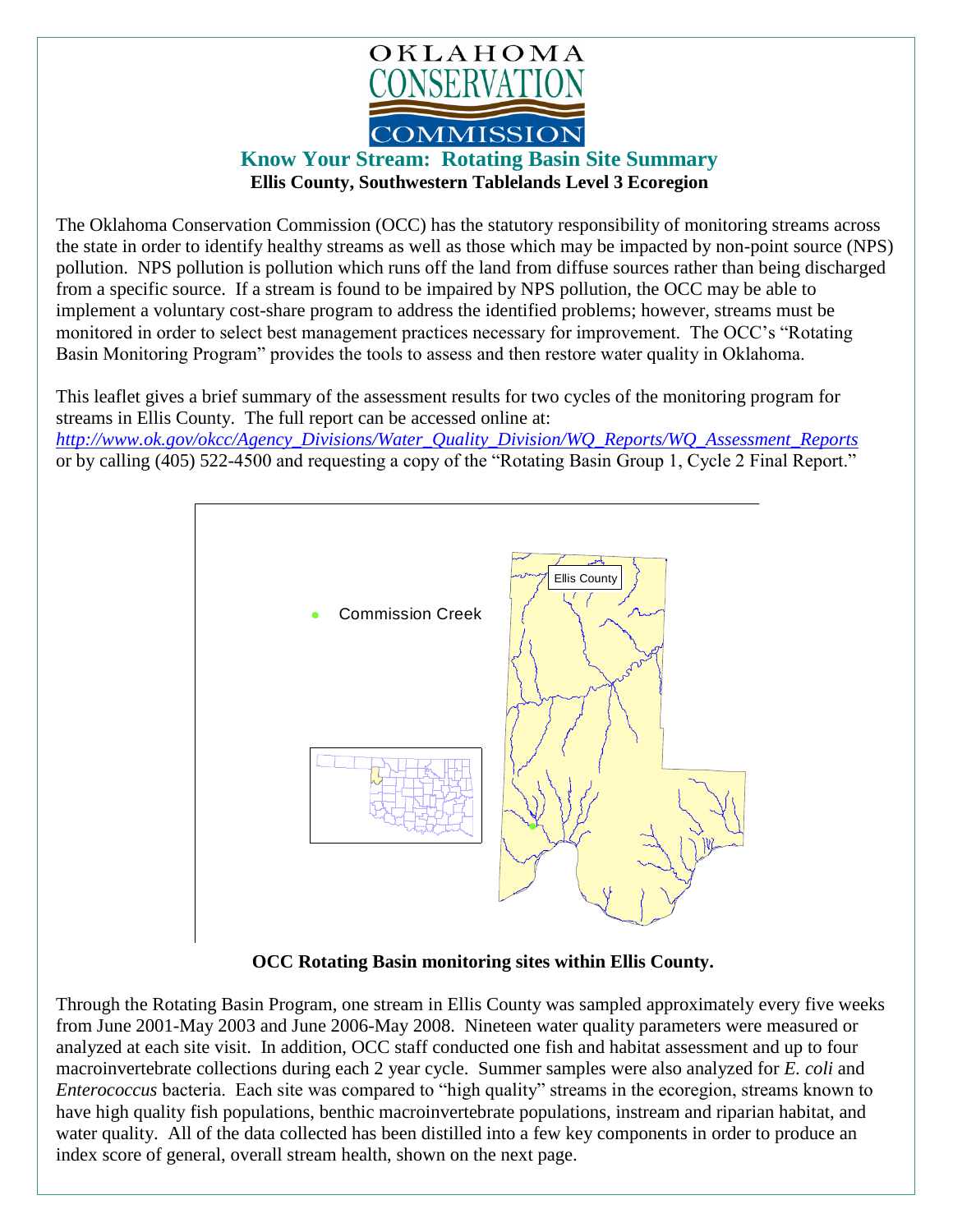**Summary of general stream health as determined by comparison to high quality streams in the Southwestern Tablelands ecoregion and by assessment using Oklahoma State Water Quality Standards***†***.**

| moderate<br>good<br>poor                              | <b>Good</b>             |
|-------------------------------------------------------|-------------------------|
|                                                       | <b>Commission Creek</b> |
| <b>Overall Stream Health</b>                          | 45                      |
| Phosphorus                                            | 5                       |
| Nitrogen                                              | 5                       |
| Ammonia                                               | 5                       |
| Dissolved Oxygen                                      | 5                       |
| pH                                                    | 5                       |
| Turbidity                                             | 5                       |
| Salts (chloride, sulfate, TDS)                        | 5                       |
| Fish                                                  | 5                       |
| Macroinvertebrates                                    | 5                       |
| Instream/Riparian Habitat                             | 5                       |
| Bacteria                                              | $-5$                    |
| Scale of 1-5 with 5 being the best                    |                         |
| KEY:<br>1=significantly worse than high quality sites |                         |
| 3=not as good as high quality sites but not impaired  |                         |
| 5=equal to or better than high quality sites          |                         |
| -5=impaired by state standards                        |                         |

**Note: Most streams in Oklahoma are impaired by at least one type of bacteria.**

**Commission Creek (OK520620-05-0160C):** This stream is comparable to high quality streams in the ecoregion for all parameters except bacteria.

*† The use of Oklahoma Water Quality Standards to assess streams and the 2008 results are described in the DEQ's 2008 Integrated Report, accessible online at: http://www.deq.state.ok.us/wqdnew/305b\_303d/2008\_integrated\_report\_entire\_document.pdf*